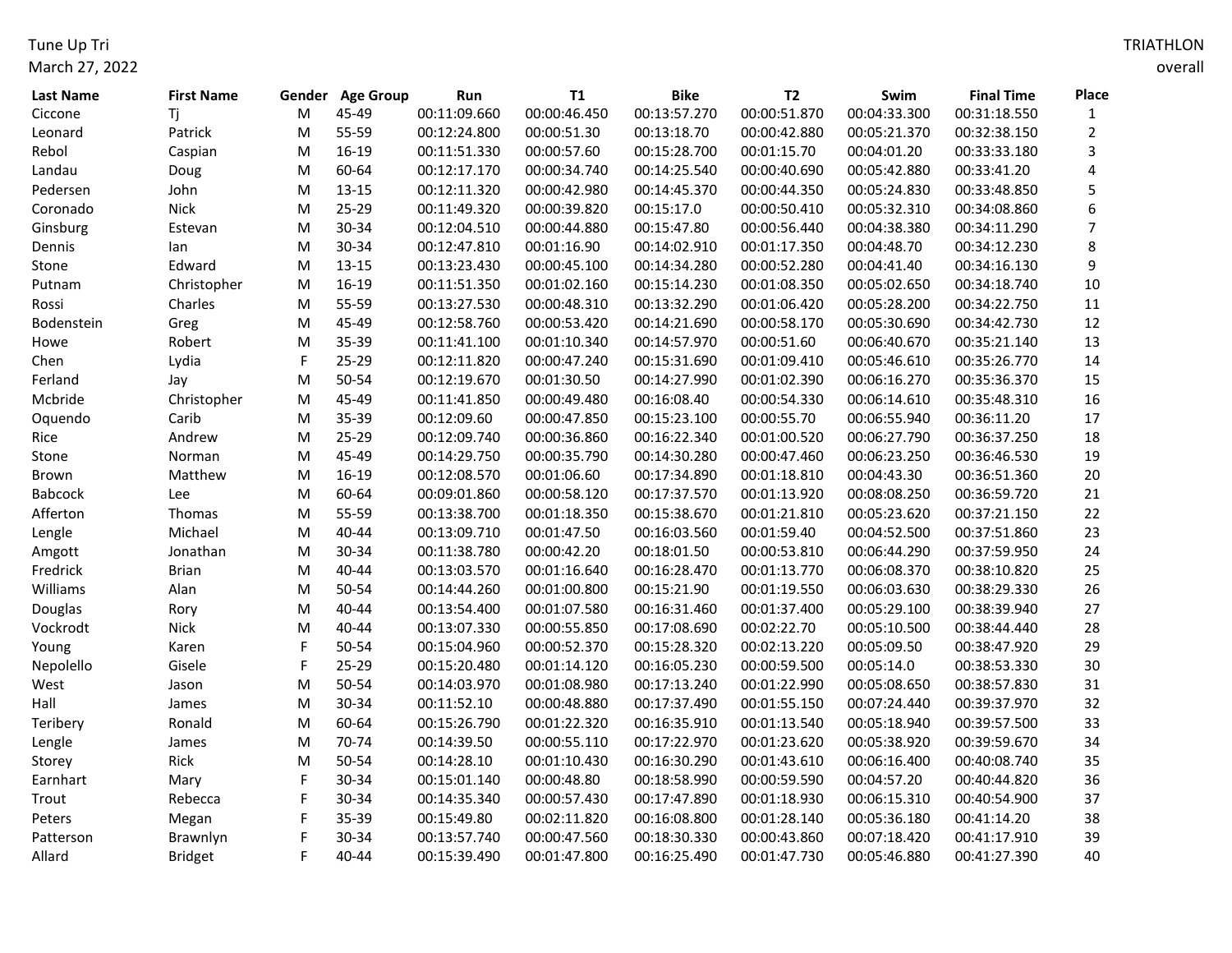Tune Up Tri March 27, 2022

| Last Name         | <b>First Name</b> |           | Gender Age Group | Run          | $\mathsf{T1}$       | <b>Bike</b>         | <b>T2</b>           | Swim                | <b>Final Time</b> | Place |
|-------------------|-------------------|-----------|------------------|--------------|---------------------|---------------------|---------------------|---------------------|-------------------|-------|
| Rodgers           | G Mike            | M         | 65-69            | 00:14:48.730 | 00:02:23.240        | 00:15:43.170        | 00:02:13.300        | 00:06:33.440        | 00:41:41.880      | 41    |
| Kennedy           | William           | ${\sf M}$ | 60-64            | 00:17:13.660 | 00:01:27.620        | 00:15:30.300        | 00:01:22.410        | 00:06:18.280        | 00:41:52.270      | 42    |
| Campbell          | Michael           | M         | 70-74            | 00:14:06.790 | 00:01:13.850        | 00:17:16.480        | 00:01:54.830        | 00:07:28.220        | 00:42:00.170      | 43    |
| Haberkost         | Pete              | M         | 40-44            | 00:15:28.800 | 00:01:25.990        | 00:17:16.750        | 00:01:27.740        | 00:06:22.370        | 00:42:01.650      | 44    |
| Do                | Tom               | ${\sf M}$ | 50-54            | 00:35:46.740 | <b>Missing Time</b> | <b>Missing Time</b> | 00:01:17.930        | 00:06:22.570        | 00:42:09.310      | 45    |
| Sanchez Contreras | Hugo Santiago     | M         | 25-29            | 00:14:04.210 | 00:00:34.500        | 00:18:23.790        | 00:00:54.920        | 00:08:22.600        | 00:42:20.20       | 46    |
| <b>Baillie</b>    | Andrew            | M         | 55-59            | 00:13:26.750 | 00:01:40.920        | 00:16:23.200        | 00:01:31.260        | 00:09:22.960        | 00:42:25.90       | 47    |
| Stahr             | Bill              | M         | 60-64            | 00:14:36.10  | 00:02:08.770        | 00:16:33.940        | 00:02:12.150        | 00:06:59.900        | 00:42:30.770      | 48    |
| Jones             | George            | M         | 65-69            | 00:15:30.80  | 00:01:35.320        | 00:17:11.0          | 00:01:26.490        | 00:06:57.990        | 00:42:40.880      | 49    |
| Sookhoo           | Bryan             | M         | 50-54            | 00:15:33.830 | 00:01:57.950        | 00:16:55.990        | 00:01:53.730        | 00:06:32.630        | 00:42:54.130      | 50    |
| Coy               | Rebecca           | F         | 30-34            | 00:14:05.400 | 00:01:23.330        | 00:20:08.670        | 00:01:54.950        | 00:06:00.60         | 00:43:32.410      | 51    |
| Zembower          | Andy              | M         | 65-69            | 00:15:25.650 | 00:01:22.790        | 00:18:22.180        | 00:01:42.980        | 00:06:53.0          | 00:43:46.600      | 52    |
| Levinrad          | Amy               |           | 55-59            | 00:17:46.880 | 00:00:57.130        | 00:16:19.490        | 00:01:01.720        | 00:08:05.680        | 00:44:10.900      | 53    |
| Williams          | Alexandra         | F         | 16-19            | 00:16:04.240 | 00:01:02.190        | 00:18:42.500        | 00:01:20.10         | 00:07:05.110        | 00:44:14.50       | 54    |
| Harris            | Akeem             | M         | 40-44            | 00:16:11.670 | 00:01:24.570        | 00:19:25.150        | 00:02:10.600        | 00:05:22.350        | 00:44:34.340      | 55    |
| Henschen          | Leah              | F         | 40-44            | 00:16:16.270 | 00:00:52.450        | 00:18:12.330        | 00:01:31.520        | 00:08:26.30         | 00:45:18.600      | 56    |
| Rotstein          | Dave              | M         | 55-59            | 00:16:09.310 | 00:01:50.490        | 00:19:36.490        | 00:01:46.390        | 00:06:06.830        | 00:45:29.510      | 57    |
| Conn              | Rory              | F         | $20 - 24$        | 00:14:44.830 | 00:00:36.300        | 00:21:10.530        | 00:02:04.790        | 00:06:56.670        | 00:45:33.120      | 58    |
| Figueroa          | Leonardo          | M         | 50-54            | 00:14:25.840 | 00:00:56.630        | 00:18:07.80         | 00:01:36.790        | 00:10:30.370        | 00:45:36.710      | 59    |
| Davis             | Melanie           | F         | 45-49            | 00:16:45.490 | 00:00:47.840        | 00:19:18.240        | <b>Missing Time</b> | <b>Missing Time</b> | 00:45:47.630      | 60    |
| Eastwood          | Judith            |           | 55-59            | 00:18:10.950 | 00:01:17.60         | 00:19:05.390        | 00:01:26.60         | 00:06:04.370        | 00:46:03.830      | 61    |
| Davis             | Benjamin          | M         | 45-49            | 00:16:58.250 | 00:00:49.340        | 00:19:50.480        | 00:02:10.980        | 00:06:44.360        | 00:46:33.410      | 62    |
| Skrzypczak        | John              | M         | 60-64            | 00:17:58.270 | 00:00:57.610        | 00:18:41.370        | 00:01:54.120        | 00:07:13.970        | 00:46:45.340      | 63    |
| Norman            | Ashley            | F         | 30-34            | 00:16:43.750 | 00:01:03.10         | 00:20:03.250        | 00:01:35.20         | 00:07:29.400        | 00:46:54.430      | 64    |
| Wu                |                   | M         | 40-44            | 00:15:31.670 | 00:00:51.650        | 00:23:15.350        | 00:01:47.610        | 00:05:32.680        | 00:46:58.960      | 65    |
| Williams          | Patrick           | M         | 55-59            | 00:16:51.930 | 00:01:18.420        | 00:18:49.720        | 00:02:00.960        | 00:08:11.940        | 00:47:12.970      | 66    |
| Roberts           | Samantha          | F         | $20 - 24$        | 00:14:10.590 | 00:00:38.490        | 00:21:50.340        | 00:01:57.840        | 00:08:37.670        | 00:47:14.930      | 67    |
| Duffy             | John              | M         | 60-64            | 00:17:23.730 | 00:01:12.390        | 00:18:55.770        | 00:03:02.140        | 00:06:50.540        | 00:47:24.570      | 68    |
| Disoco            | Caroline          | F         | 40-44            | 00:15:42.90  | 00:01:06.880        | 00:19:00.520        | 00:01:16.750        | 00:10:43.400        | 00:47:49.640      | 69    |
| Gardner           | Sean              | M         | 55-59            | 00:17:06.320 | 00:01:57.270        | 00:18:19.630        | 00:02:23.340        | 00:08:12.130        | 00:47:58.690      | 70    |
| Linden            | Jennifer          | F         | 35-39            | 00:15:07.890 | 00:01:04.930        | 00:21:15.490        | 00:02:15.340        | 00:08:20.430        | 00:48:04.80       | 71    |
| <b>Talley</b>     | George            | М         | 70-74            | 00:17:26.270 | 00:01:45.510        | 00:17:39.230        | 00:02:17.450        | 00:09:04.870        | 00:48:13.330      | 72    |
| Haberkost         | Nathan            | M         | $10 - 12$        | 00:17:05.340 | 00:01:06.680        | 00:22:13.80         | 00:02:25.190        | 00:05:24.810        | 00:48:15.100      | 73    |
| Goldsmith         | Elizabeth         | F         | 35-39            | 00:18:33.220 | 00:01:20.960        | 00:19:50.320        | 00:01:24.580        | 00:07:06.220        | 00:48:15.300      | 74    |
| Low               | Jerry             | M         | 45-49            | 00:15:41.180 | 00:00:57.140        | 00:20:21.360        | 00:01:24.830        | 00:09:57.360        | 00:48:21.870      | 75    |
| Helmick           | Greg              | M         | 45-49            | 00:15:22.940 | 00:01:17.350        | 00:18:44.130        | 00:01:43.30         | 00:11:29.220        | 00:48:36.670      | 76    |
| Sikes             | Lisa              |           | 55-59            | 00:18:37.920 | 00:01:17.590        | 00:20:10.860        | 00:01:26.40         | 00:07:06.190        | 00:48:38.600      | 77    |
| Powell            | Drusilla          |           | 60-64            | 00:20:05.40  | 00:01:22.70         | 00:19:17.650        | 00:01:53.80         | 00:06:17.430        | 00:48:55.270      | 78    |
| Blanchard         | Cheryl            |           | 45-49            | 00:17:36.600 | 00:01:04.400        | 00:22:55.280        | 00:01:48.350        | 00:06:06.150        | 00:49:30.780      | 79    |
| Davis             | Aiden             | M         | 16-19            | 00:20:11.420 | 00:00:57.680        | 00:19:51.850        | 00:02:05.700        | 00:06:34.870        | 00:49:41.520      | 80    |